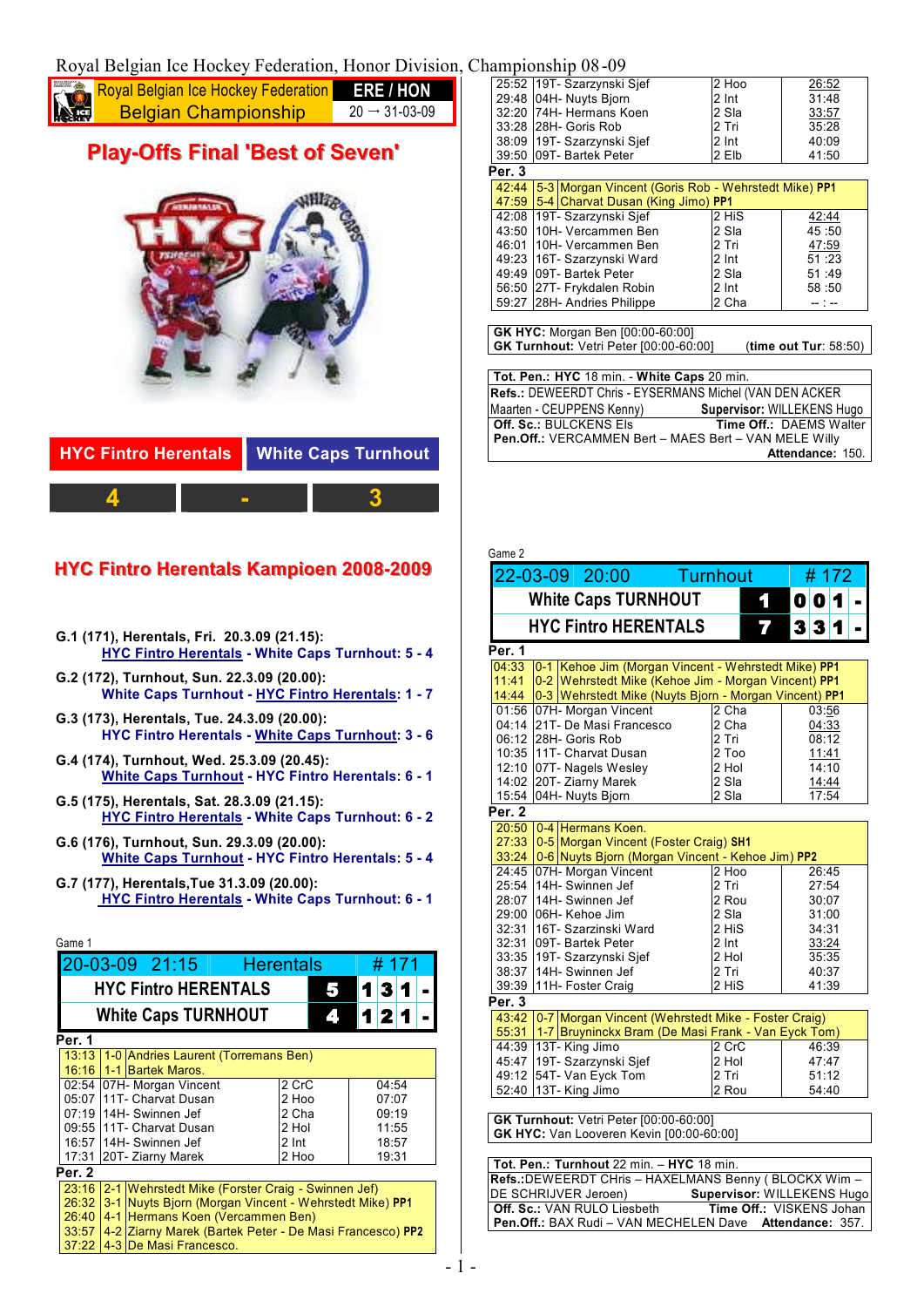Royal Belgian Ice Hockey Federation, Honor Division, Championship 08-09 Game 3 **Per. 2**

| 24-03-09 20:00 Herentals<br>#173                       |                                                                                                                                      |                           |                            |  |  |
|--------------------------------------------------------|--------------------------------------------------------------------------------------------------------------------------------------|---------------------------|----------------------------|--|--|
| <b>HYC Fintro HERENTALS</b><br>2 0 1<br>3 <sup>1</sup> |                                                                                                                                      |                           |                            |  |  |
| 2 2 2<br><b>White Caps TURNHOUT</b><br>6               |                                                                                                                                      |                           |                            |  |  |
| Per. 1                                                 |                                                                                                                                      |                           |                            |  |  |
|                                                        | 02:50 1-0 Kehoe Jim (Morgan Vincent - Wehrstedt Mike) PP1<br>2-0 Morgan Vincent (Nuyts Bjorn - Wehrstedt Mike) PP2                   |                           |                            |  |  |
| 06:00<br>14:18                                         | 2-1 De Masi Francesco (Westerlund Jonas - Bartek Peter) PP1                                                                          |                           |                            |  |  |
|                                                        | 17:24 2-2 Bartek Maros (Szarzynski Sjef)                                                                                             |                           |                            |  |  |
|                                                        | 02:40 16T- Szarzynski Ward<br>04:08 27T- Frykdalen Robin                                                                             | 2 Int<br>2 HoS            | 02:50<br>06:00             |  |  |
|                                                        | 05:48 20T- Ziarny Marek                                                                                                              | 2 Int                     | 07:48                      |  |  |
|                                                        | 06:38 11T- Charvat Dusan                                                                                                             | 2 Hoo                     | 08:38                      |  |  |
|                                                        | 10:30 13T- King Jimo                                                                                                                 | 2 Rou +                   | 12:30                      |  |  |
|                                                        | 10:30 07H- Morgan Vincent                                                                                                            | 2 Rou +<br>2 Rou          | 12:30<br>14:30             |  |  |
|                                                        | 12:30 13T- King Jimo<br>12:30 07H- Morgan Vincent                                                                                    | 2 Rou                     | 14:30                      |  |  |
| 12:41                                                  | 20T- Ziarny Marek                                                                                                                    | 2 HiS                     | 14:41                      |  |  |
|                                                        | 13:25 74H- Hermans Koen                                                                                                              | 2 Hoo                     | 14:18                      |  |  |
|                                                        | 13:25 10H- Vercammen Ben<br>17:52 10H- Vercammen Ben                                                                                 | 2 Tri<br>2 Tri            | 15:25<br>19:52             |  |  |
| Per. 2                                                 |                                                                                                                                      |                           |                            |  |  |
|                                                        | 21:57 2-3 Westerlund Jonas (Bartek Peter) PP1                                                                                        |                           |                            |  |  |
|                                                        | 35:39 2-4 Szarzynski Ward (De Masi Francesco - Bartek Maros)                                                                         |                           |                            |  |  |
|                                                        | 20:36 11H- Foster Craig<br>23:04 28H- Goris Rob                                                                                      | 2 CrC<br>2 Cha            | 21:57<br>25:04             |  |  |
|                                                        | 26:22 15H- Vercammen Joep                                                                                                            | 2 Tri                     | 28:22                      |  |  |
|                                                        | 30:42 71H- Torremans Ben                                                                                                             | $2$ Hol $+$               | 32:42                      |  |  |
|                                                        | 32:42 71H- Torremans Ben                                                                                                             | 10 Mis                    | 40:42                      |  |  |
|                                                        | 33:10 19T- Szarzynski Sjef<br>38:41 21T- De Masi Francesco                                                                           | 2 Tri<br>2 Hoo            | 35:10<br>40:41             |  |  |
|                                                        | 39:05 07H- Morgan Vincent                                                                                                            | 2 Rou                     | 41:05                      |  |  |
|                                                        | 39:22 09T- Bartek Peter                                                                                                              | 2 Hoo                     | 41:22                      |  |  |
| Per. 3                                                 |                                                                                                                                      |                           |                            |  |  |
|                                                        | 47:05 3-4 Nuyts Bjorn (Wehrstedt Mike - Forster Craig) PP1                                                                           |                           |                            |  |  |
| 55:13                                                  | 3-5 Westerlund Jonas (De Masi Francesco - Bartek Peter)<br>55:43 3-6 Ziarny Marek (Bartek Maros)                                     |                           |                            |  |  |
|                                                        | 46:24 09T- Bartek Peter                                                                                                              | $2$ Hoo                   | 47:05                      |  |  |
|                                                        | 51:19 09T- Bartek Peter                                                                                                              | 2 Tri                     | 53:19                      |  |  |
| 56:41                                                  | 09H- Engelen Jens<br>58:00 06H- Kehoe Jim                                                                                            | 2 Sla<br>2 <sub>Int</sub> | 58:41                      |  |  |
|                                                        | 59:05 28H- Goris Rob                                                                                                                 | 25 BuE +                  | 60:00<br>$-1 -$            |  |  |
|                                                        | 59:05 28H- Goris Rob                                                                                                                 | Match Pen.                | -- 1 --                    |  |  |
|                                                        | GK HYC: Morgan Ben [00:00-35:39], Van Looveren Kevin [35:39-60:00]                                                                   |                           |                            |  |  |
|                                                        | GK Turnhout: Vetri Peter [00:00-60:00]                                                                                               |                           |                            |  |  |
|                                                        |                                                                                                                                      |                           |                            |  |  |
|                                                        | Tot. Pen.: HYC 59 min. (12x2' +10' Mis +25' MP) - TUR 24 min.<br>Refs.: .: HAXELMANS Benny - EYSERMANS Michel (DE SCHRIJVER Jeroen - |                           |                            |  |  |
| <b>BLOCKX Wim</b>                                      |                                                                                                                                      |                           | Supervisor: WILLEKENS Hugo |  |  |
|                                                        | <b>Off. Sc.: BULCKENS Els</b>                                                                                                        |                           | Time Off.: DAEMS Walter    |  |  |
|                                                        | Pen.Off.: VERCAMMEN Bert - MAES Bert - VAN MELE Willy                                                                                |                           |                            |  |  |
| Attendance: 120.                                       |                                                                                                                                      |                           |                            |  |  |

02:31 |19T- Sz 06:45 |19T- Sz 12:06 11H- Fo 18:49 | 07H- Mo 18:49 14H- Sv

19T- Szarzynski Ward 19T- Szarzynski Ward 11H- Foster Craig 07H- Morgan Vincent 14H- Swinnen Jef

2 Int 2 Hoo 2 HiS 2 Rou 2 Sla

| rer. z |                                                    |         |       |  |  |
|--------|----------------------------------------------------|---------|-------|--|--|
| 22:30  | 3-1 Szarzynski Ward (King Jimo)                    |         |       |  |  |
| 26:15  | 4-1 Bartek Peter (Ziarny Marek)                    |         |       |  |  |
| 36:11  | 5-1 Ziarny Marek (Westerlund Jonas - Bartek Peter) |         |       |  |  |
|        | 37:12 6-1 Ziarny Marek (De Masi Frank) PP2         |         |       |  |  |
|        | 26:55 11H- Foster Craig                            | 2 Hoo + | 28:55 |  |  |
|        | 28:55 11H- Foster Craig                            | 10 Mis  | 38:55 |  |  |
|        | 30:58 06H- Kehoe Jim                               | 2 Hoo   | 32:58 |  |  |
|        | 32:22 13H- Vroemans Nils                           | 2 Hol   | 34:22 |  |  |
|        | 36:20 116H- Wehrstedt Mike                         | 2 CrC   | 37:12 |  |  |
|        | 36:32 14H- Swinnen Jef                             | 2 Rou   | 38:32 |  |  |
|        | 39:24 13T- King Jimo                               | 2 Int   | 41:24 |  |  |
| Per. 3 |                                                    |         |       |  |  |
|        | 40:15 19T- Szarzynski Sjef                         | 2 Int   | 42:15 |  |  |
|        | 42:37 71H- Torremans Ben                           | 2 Rou   | 44:37 |  |  |
|        | 43:03   13T - King Jimo                            | 2 Kne   | 45:03 |  |  |
|        | 45:04 20T- Ziarny Marek                            | 2 Int   | 47:04 |  |  |
|        | 45:45 116H- Wehrstedt Mike                         | 2 Sla   | 47:45 |  |  |
|        | 50:58 09T- Bartek Peter                            | 2 Tri   | 52:58 |  |  |
|        | 51:36   13T - King Jimo                            | 2 Int   | 53:36 |  |  |
|        | 51:57 04H- Nuyts Bjorn                             | 2 Int   | 53:57 |  |  |
|        | 57:01   11H- Foster Craig                          | 2 HoS   | 59:01 |  |  |
|        | 57:33 14H- Swinnen Jef                             | 2 CrC   | 59:33 |  |  |

**GK Turnhout:** Vetri Peter [00:00-60:00] **GK HYC:** Van Looveren Kevin [00:00-60:00]

| <b>Tot. Pen.: Turnhout</b> 16 min. $-$ HYC 36 min. (13x2' + 10') |
|------------------------------------------------------------------|
| <b>Refs.: DEWEERDT Chris - EYSERMANS Michel (DE SCHRIJVER</b>    |
| Jeroen – BLOCKX Wim)<br>Supervisor: WILLEKENS Hugo               |
| Time Off.: VISKENS Johan<br><b>Off. Sc.: VAN RULO Liesbeth</b>   |
| Pen.Off.: BAX RUDI - VAN MECHELEN Dave Attendance: 375.          |

| Game 5                                                                                                     |                                                                                       |                    |                           |  |  |
|------------------------------------------------------------------------------------------------------------|---------------------------------------------------------------------------------------|--------------------|---------------------------|--|--|
|                                                                                                            | 28-3-09 21:15 Herentals                                                               |                    | # 175                     |  |  |
| <b>HYC Fintro HERENTALS</b><br>402<br>6                                                                    |                                                                                       |                    |                           |  |  |
|                                                                                                            | <b>White Caps TURNHOUT</b>                                                            | 2                  | 1<br>1<br>O               |  |  |
|                                                                                                            |                                                                                       |                    |                           |  |  |
| Per. 1                                                                                                     |                                                                                       |                    |                           |  |  |
| 09:19                                                                                                      | 1-0 Morgan Vincent (Hermans Koen) PP1                                                 |                    |                           |  |  |
| 13:03                                                                                                      | 1-1 Ziarny Marek (Szarzinski Ward - De Masi Francesco)                                |                    |                           |  |  |
| 13:19                                                                                                      | 2-1 Vercammen Ben (Vercammen Joep - Engelen Jens)                                     |                    |                           |  |  |
| 13:57                                                                                                      | 3-1 Foster Craig (Morgan Vincent - Kehoe Jim)<br>18:59 4-1 Morgan Vincent (Kehoe Jim) |                    |                           |  |  |
|                                                                                                            | 03:46 19T- Szarzynski Sjef                                                            | $\overline{2}$ Int | 05:46                     |  |  |
| 05:27                                                                                                      | 09T- Bartek Peter                                                                     | 2 Sla              | 07:27                     |  |  |
| 08:21                                                                                                      | 09T- Bartek Peter                                                                     | 2 Hol              | 09:19                     |  |  |
|                                                                                                            | 10:47 14H- Swinnen Jef                                                                | 2 Sla              | 12:47                     |  |  |
|                                                                                                            | 15:35 19T- Szarzynski Sjef                                                            | 2 Tri              | 17:35                     |  |  |
|                                                                                                            | 16:06 16T- Szarzynski Ward                                                            | 2 Cha              | 18:06                     |  |  |
| Per. 2                                                                                                     |                                                                                       |                    |                           |  |  |
|                                                                                                            | 26:14 4-2 Bartek Maros SH1                                                            |                    |                           |  |  |
|                                                                                                            | 25:01 09T- Bartek Peter                                                               | 2 Cha              | 27:01                     |  |  |
|                                                                                                            | 30:56 16T- Szarzynski Ward                                                            | 2 HiS              | 32:56                     |  |  |
| 30:56                                                                                                      | 15H- Vercammen Joep                                                                   | 2 Cha              | 32:56                     |  |  |
|                                                                                                            | 31:10 19T- Szarzynski Sjef                                                            | 2 <sub>Int</sub>   | 33:10                     |  |  |
| Per. 3                                                                                                     |                                                                                       |                    |                           |  |  |
| 58:45                                                                                                      | 5-2 Wehrstedt Mike (Forster Craig-Morgan Vincent) Empty net                           |                    |                           |  |  |
|                                                                                                            | 59:23 6-2 Forster Craig (Morgan Vincent - Wehrstedt Mike)                             |                    |                           |  |  |
|                                                                                                            | 44:59 11T- Charvat Dusan                                                              | $2$ Hol            | 46:59                     |  |  |
| 53:22                                                                                                      | 04H- Nuyts Bjorn                                                                      | 2 Tri              | 55:22                     |  |  |
|                                                                                                            |                                                                                       |                    |                           |  |  |
|                                                                                                            | GK HYC: Van Looveren [00:00-60:00]<br>GK Turnhout: Vetri Peter [00:00-?]              |                    | (time out Tur: 56:34)     |  |  |
|                                                                                                            |                                                                                       |                    |                           |  |  |
|                                                                                                            | Tot. Pen.: HYC 6 min. - White Caps 18 min.                                            |                    |                           |  |  |
|                                                                                                            |                                                                                       |                    |                           |  |  |
| Refs.: DEWEERDT Chris - HAXELMANS Benny (DESCHRIJVER<br>Jeroen - BLOCKX Wim)<br>Supervisor: WILLEKENS Hugo |                                                                                       |                    |                           |  |  |
|                                                                                                            | Off. Sc.: BULCKENS Els                                                                |                    | Time Off.: PEETERS Marcel |  |  |
|                                                                                                            | Pen.Off.: VERCAMMEN Bert-MAES Bert-VAN MELE Willy                                     |                    |                           |  |  |
| Attendance: 150.                                                                                           |                                                                                       |                    |                           |  |  |

04:31 08:45 14:06 20:49 20:49